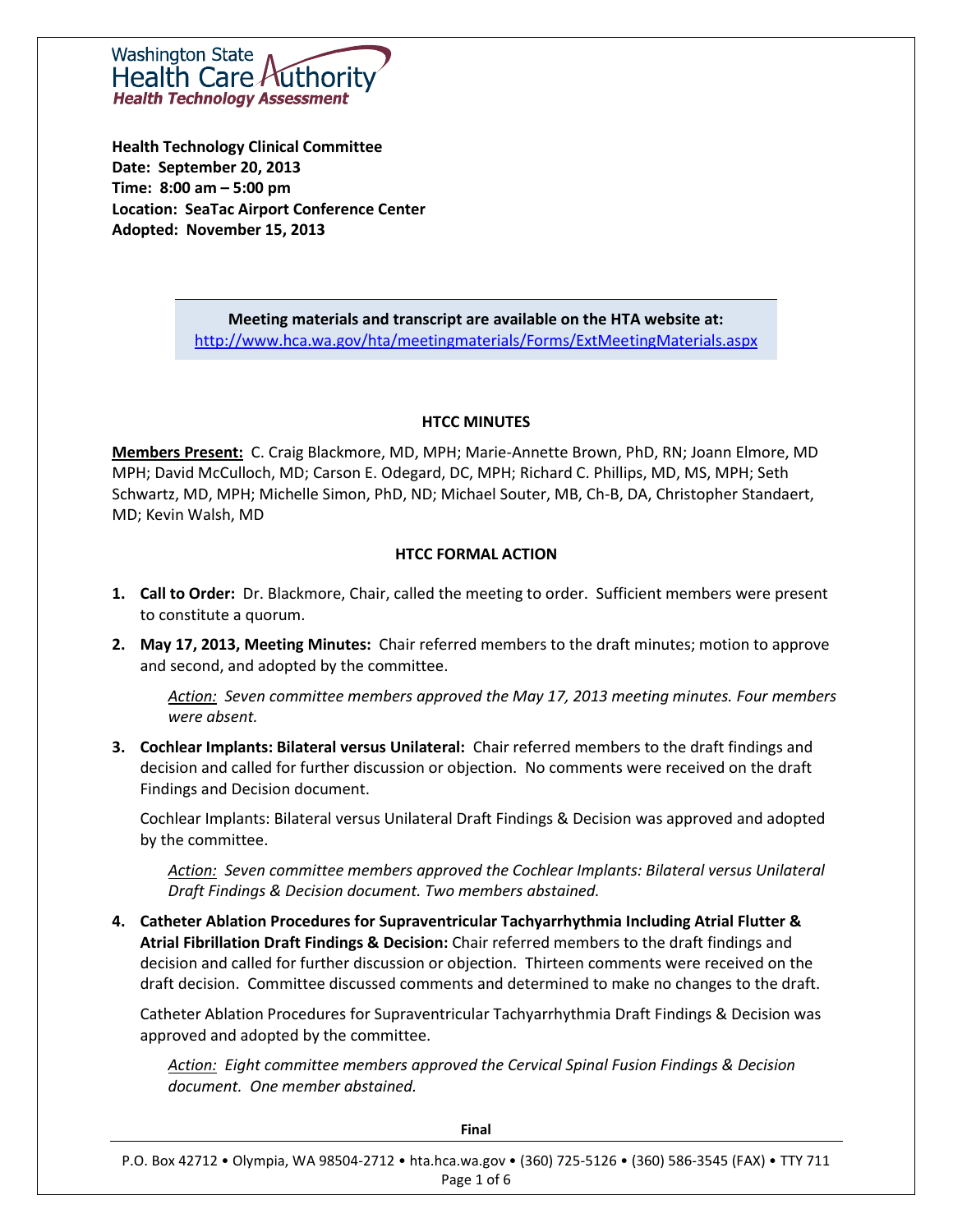### **5. Cardiac Nuclear Imaging Scheduled and Open Public Comments:**

The Chair called for public comments. Two individuals had scheduled time for public comments:

- James Caldwell, MD, Professor of Medicine & Radiology, University of Washington
- Neal Perlmutter, MD, American College of Cardiology

Presentation materials and conflict of interest forms are available wit[h September 20](http://www.hta.hca.wa.gov/past_materials.html) meeting [materials.](http://www.hta.hca.wa.gov/past_materials.html)

No open public comments were presented.

### **Agency Utilization and Outcomes:**

Kerilyn Nobuhara, MD, MHA, Senior Medical Consultant, Health Care Authority, presented the state agency utilization rates for Cardiac Nuclear Imaging to the committee. The full presentation is published wit[h September 20 meeting materials.](http://www.hta.hca.wa.gov/past_materials.html)

### **Vendor Report and HTCC Q & A:**

The Chair introduced the clinical expert, Rita Redberg, MD, M.Sc., FACC, Professor of Clinical Medicine, UCSF Medical Center, San Francisco, CA

Daniel A. Ollendorf, MPH, of Institute for Clinical and Economic Review, presented the evidence review addressing Cochlear Implants. The full presentation is published with September 20 meeting [materials.](http://www.hta.hca.wa.gov/past_materials.html)

### **Committee Discussion and Decision:**

The HTCC reviewed and considered the Cardiac Nuclear Imaging technology assessment report and information provided by the state agencies. They also heard comments from the evidence reviewer, the clinical expert, the public, and agency medical directors. The evidence report focused on single photon emission computed tomography (SPECT) and positron emission tomography (PET). The committee considered all the evidence and gave greatest weight to the evidence it determined, based on objective factors, to be the most valid and reliable. [See transcript for full committee deliberations.]

| <b>HTCC Committee Coverage Determination Vote</b> |                              |                                   |                                                   |
|---------------------------------------------------|------------------------------|-----------------------------------|---------------------------------------------------|
|                                                   | <b>Not</b><br><b>Covered</b> | Covered<br><b>Unconditionally</b> | <b>Covered Under</b><br><b>Certain Conditions</b> |
| Cardiac Nuclear Imaging - SPECT                   |                              | O                                 | 11                                                |
| Cardiac Nuclear Imaging - PET                     |                              |                                   | 11                                                |

| Final       |
|-------------|
| Page 2 of 6 |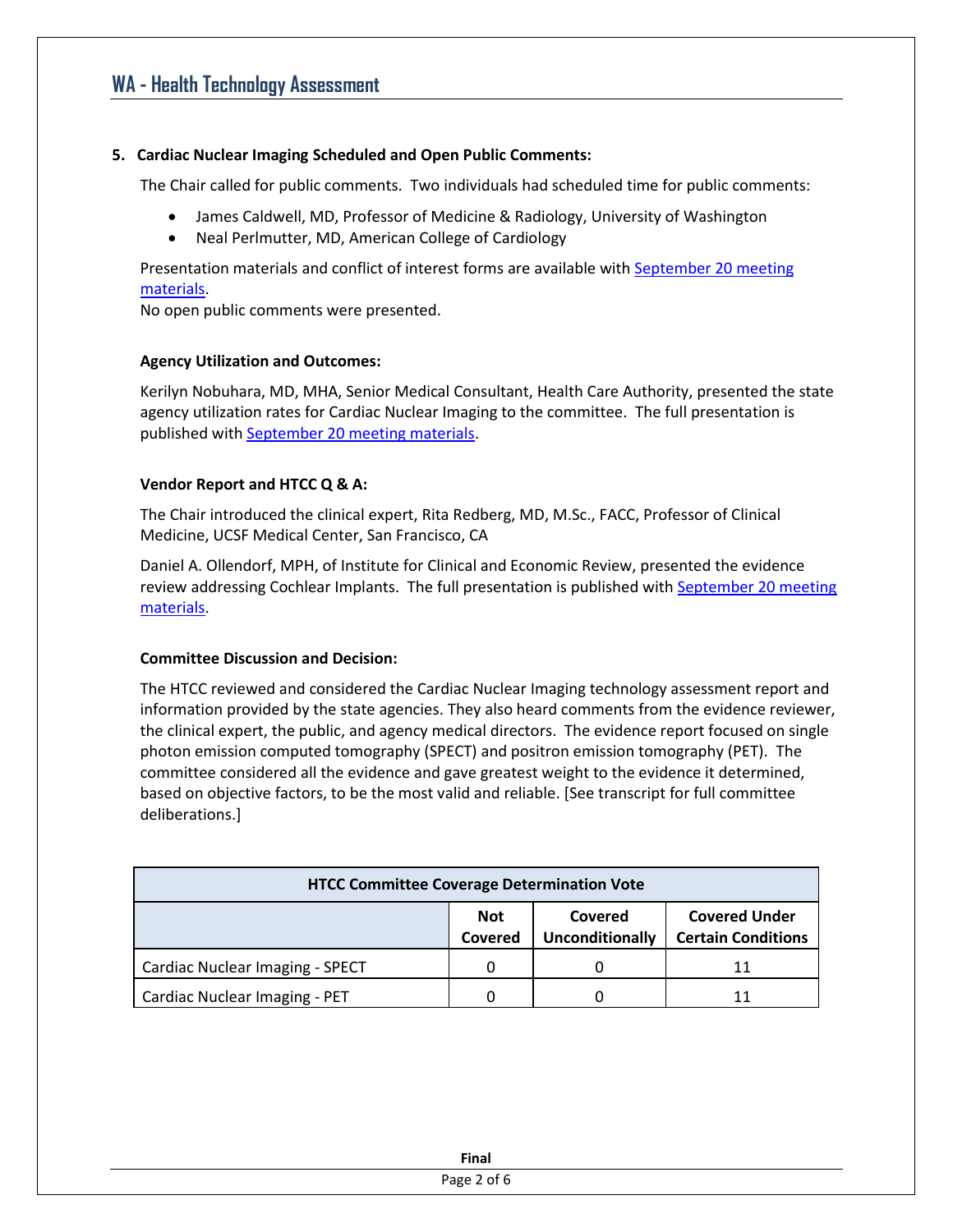#### **Covered Conditions**

 *Discussion:* The Chair called for discussion of conditions of coverage for Cardiac Nuclear Imaging following the majority voting for coverage under certain conditions. The following conditions were discussed and approved by a majority of the clinical committee:

#### **Limitations of Coverage**

Cardiac Nuclear Imaging is a **covered benefit with conditions including**:

### **SPECT**

### **Covered for patients with symptoms of myocardial ischemia (symptomatic) who are:**

- At high risk of coronary artery disease (CAD), or
- At low to intermediate risk of CAD, and
	- Have abnormal/indeterminate exercise treadmill test (ETT), or
	- Unable to perform ETT, or
	- Electrocardiogram (ECG) abnormality that prevents accurate interpretation of ETT.

### **For patients with known CAD, monitoring:**

• Changes in symptoms

#### **PET**

**Covered** under the same conditions as SPECT when:

- SPECT is not technically feasible; or
- SPECT is inconclusive.

### **Non-Covered Indicators**

Cardiac Nuclear Imaging **is not a covered benefit** for:

- Asymptomatic patients\*
- Patients with known CAD and no changes in symptoms

\* Does not apply to pre-operative evaluation of patients undergoing high-risk non-cardiac surgery or patients who have undergone cardiac transplant.

The committee checked for availability of a Medicare decision. CMS has a national coverage determination (NCD) for SPECT that gives CMS regional contractors discretion with respect to clinical indications and limitations of coverage with one exception that SPECT may not follow an inconclusive PET scan for myocardial viability. For SPECT, the HTCC reviewed this NCD and the local decision. CMS has a NCD for PET Cardiac Nuclear Imaging. The committee's determination is in agreement with the NCD for SPECT and PET with regard to indications for testing. The committee did not address specific radiotracers for PET scanning.

Chair directed HTA staff to prepare a draft coverage determination document for the topic.

| <b>Final</b> |
|--------------|
| י age 3 ot   |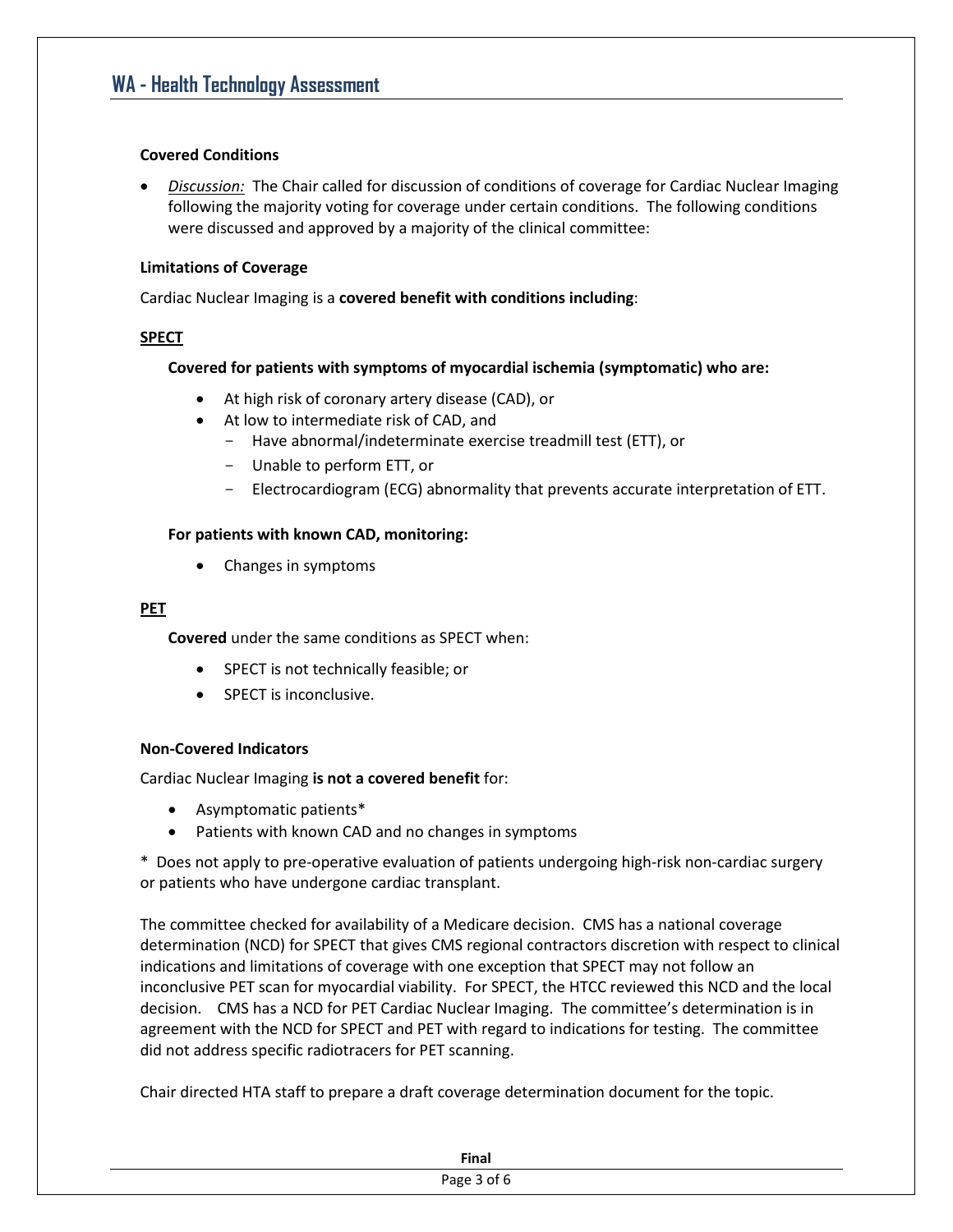**6. Proton Beam Therapy Draft Key Questions:** Chair referred members to the draft key questions and called for further discussion. Committee reviewed the draft key questions and provided recommendations to Dan Ollendorf of ICER, the assigned review contractor.

## **7. Carotid Artery Stenting:**

**Scheduled and Open Public Comments:** The Chair called for public comments. Three individuals scheduled time for public comments.

- Larry Dean, MD, Society for Cardiovascular Angiography and Interventions/ WA Chapter American College of Cardiology (Michael E. Ring, MD presented comments for Dr. Dean)
- Louis Kim, MD, American Association of Neurological Surgeons/ College of Neurological Surgeons/ WA State Association of Neurological Surgeons
- R. Torrance Andrews, MD, FSIR, Society of Interventional Radiology

Presentation materials and conflict of interest forms are available with September 20 meeting [materials.](http://www.hta.hca.wa.gov/past_materials.html)

### **Agency Utilization and Outcomes:**

Gary Franklin, MD, MPH, Medical Director, Department of Labor and Industries, presented the state agency utilization rates for Carotid Artery Stenting to the committee. The full presentation is published wit[h September 20 meeting materials.](http://www.hta.hca.wa.gov/past_materials.html)

### **Vendor Report and HTCC Q & A:**

The Chair introduced the clinical expert, Robert M. Bersin, MD, MPH, Medical Director, Structural Heart Services and Endovascular Services, Swedish Medical Center.

Andrea C. Skelly, PhD, MPH of Spectrum Research, Inc., presented the evidence review addressing Carotid Artery Stenting. The full presentation is published with [September 20 meeting materials.](http://www.hta.hca.wa.gov/past_materials.html)

### **Committee Discussion and Decision**

The HTCC reviewed and considered the Carotid Artery Stenting technology assessment report and information provided by the state agencies. They also heard comments from the evidence reviewer, the clinical expert, the public, and agency medical directors. The committee considered all the evidence and gave greatest weight to the evidence it determined, based on objective factors, to be the most valid and reliable.

| <b>HTCC Committee Coverage Determination Vote</b> |                |                                   |                                                   |
|---------------------------------------------------|----------------|-----------------------------------|---------------------------------------------------|
|                                                   | Not<br>Covered | Covered<br><b>Unconditionally</b> | <b>Covered Under</b><br><b>Certain Conditions</b> |
| <b>Carotid Artery Stenting</b>                    |                |                                   |                                                   |

| <b>Sino</b><br><b>FIIIdi</b> |  |
|------------------------------|--|
| $\sim$ $\sim$                |  |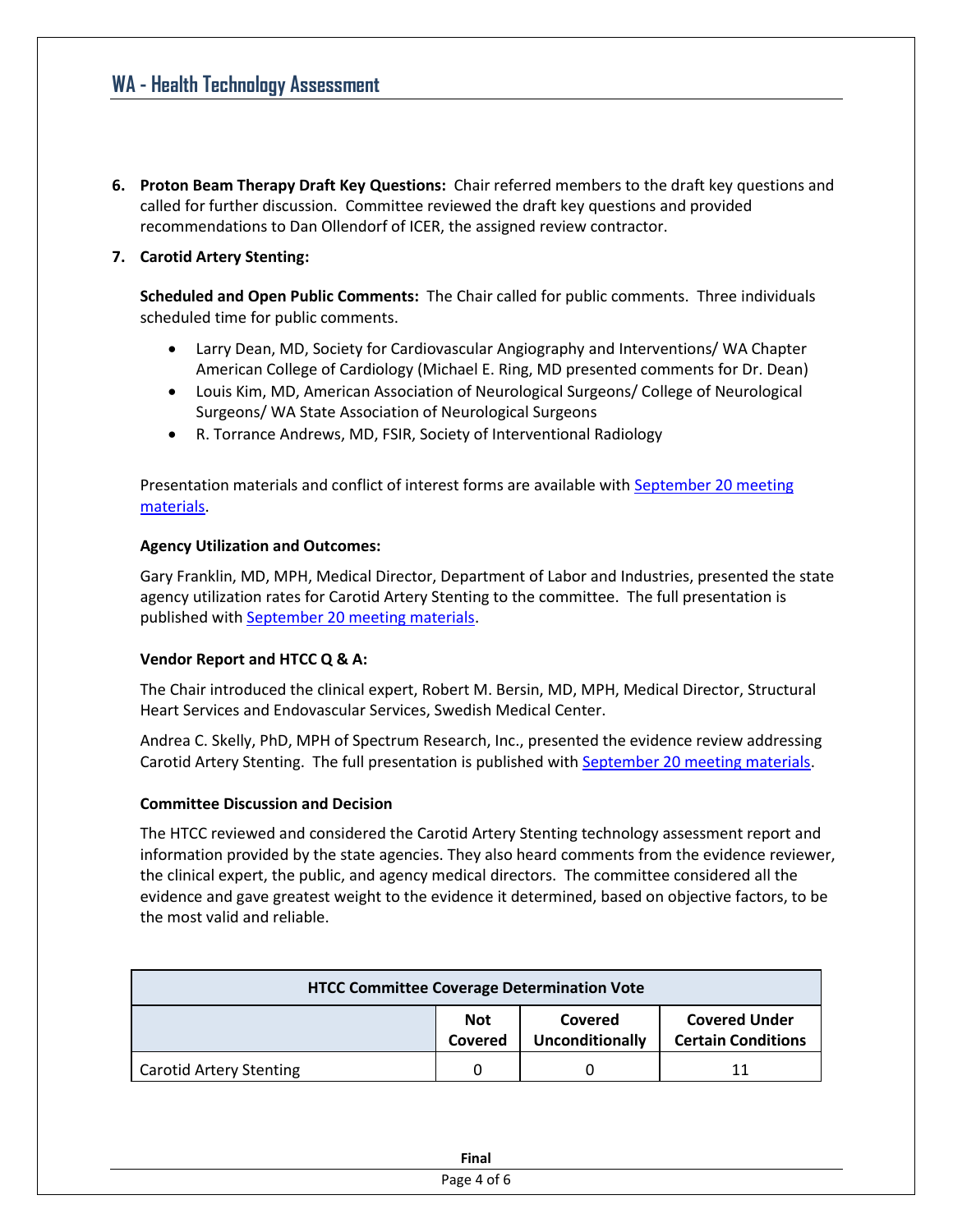#### **Covered Conditions**

 *Discussion:* The Chair called for discussion of conditions of coverage for Carotid Artery Stenting following the majority voting for coverage under certain conditions. The following conditions were discussed and approved by a majority of the clinical committee:

#### **Limitations of Coverage:**

Concurrent with the placement of a Food and Drug Administration (FDA) -approved carotid stent and an FDA-approved or -cleared embolic protection device; and in accredited facilities as determined by the state agencies, the following additional criteria apply:

- For patients who are at high risk for carotid endarterectomy (CEA) and who also have symptomatic carotid artery stenosis >50%.
- Patients who are at high risk for CEA and have asymptomatic carotid artery stenosis ≥80%.

#### **Non-Covered Indicators**

Carotid Artery Stenting of intracranial arteries is **not covered.**

#### **Definition of "high risk" includes:**

Patients at high risk for CEA are defined as having significant comorbidities and/or anatomic risk factors (i.e., recurrent stenosis and/or previous radical neck dissection), and would be poor candidates for CEA. Significant comorbid conditions include, but are not limited to:

- Congestive heart failure (CHF) class III/IV;
- Left ventricular ejection fraction (LVEF) < 30 %;
- Unstable angina;
- Contralateral carotid occlusion;
- Recent myocardial infarction (MI);
- Previous CEA with recurrent stenosis;
- Prior radiation treatment to the neck; and
- Other conditions that were used to determine patients at high risk for CEA in the prior carotid artery stenting trials and studies, such as ARCHER, CABERNET, SAPPHIRE, BEACH, and MAVERIC II.

**Definition of symptoms of carotid artery stenosis include:** carotid transient ischemic attack (distinct focal neurological dysfunction persisting less than 24 hours), focal cerebral ischemia producing a non-disabling stroke (modified Rankin scale < 3 with symptoms for 24 hours or more), and transient monocular blindness (amaurosis fugax). Patients who have had a disabling stroke (modified Rankin scale  $\geq$  3) shall be excluded from coverage.

The committee checked for availability of a Medicare coverage decision. There is a national coverage determination (NCD) for Carotid Artery Stenting (CAS). The committee reviewed the NCD and determined that based the availability of more recent study evidence to: cover extracranial CAS without a requirement of study participation for patient at high risk for CEA with stenosis of 50 to

| Final |
|-------|
|       |